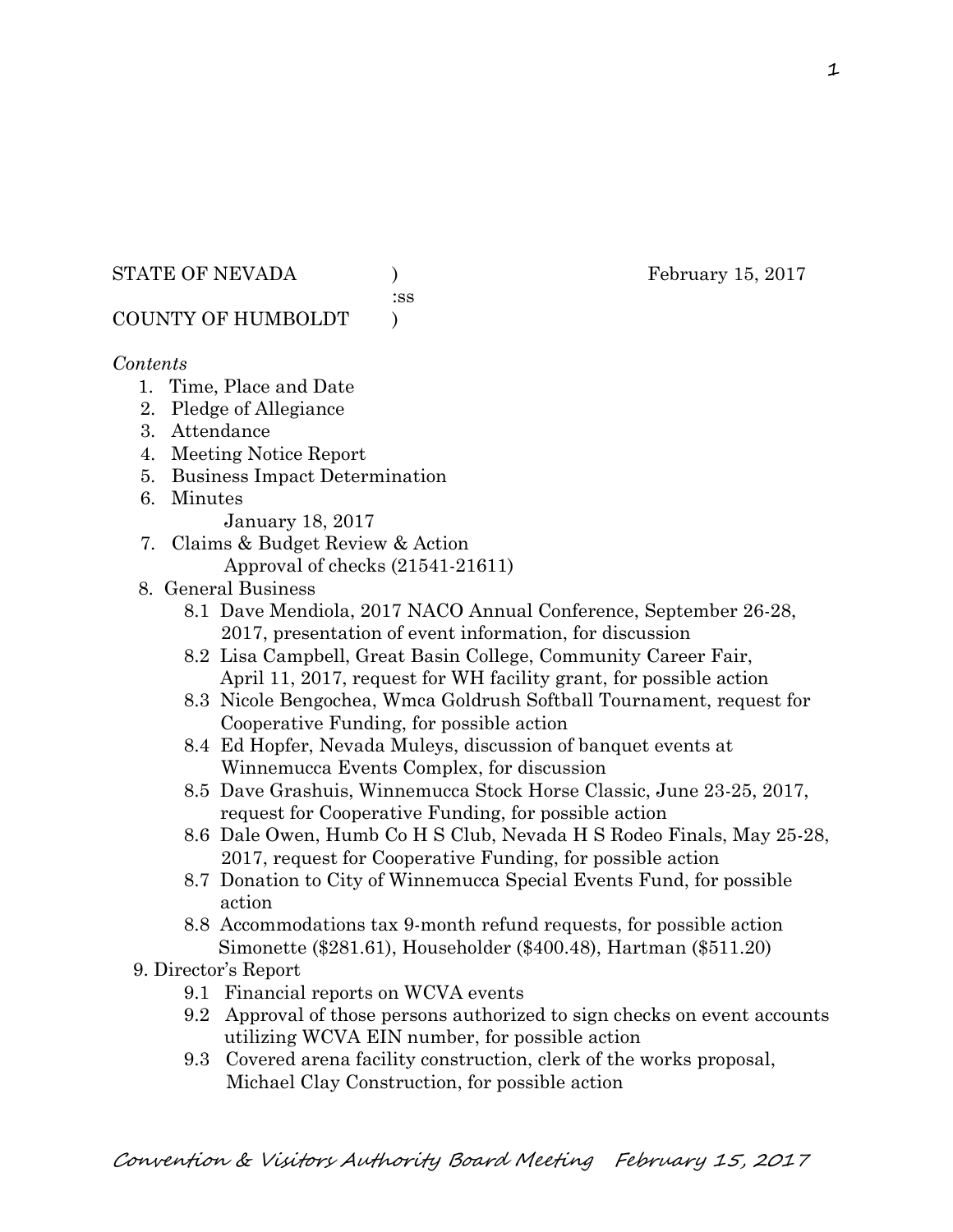- 9.4 Conversion of WCVA agenda and backup materials to electronic format, for discussion
- 9.5 Capital purchases update Joe Mackie Hall chairs and exterior retrofit, Directors pickup, for discussion
- 10. Board Secretary & Counsel Report
	- 10.1 Review monthly report, for discussion
	- 10.2 Chamber of Commerce report, for discussion
	- 10.3 Update on delinquencies, for discussion, possible request for authorization of disclosure of confidential information of one or more licensees & possible action
	- 10.4 Possible update on Intersection Beautification, Winnemucca Recreation project, Winnemucca Arts Center & Visitor Center, Events Complex riding arena, for discussion & possible action
	- 10.5 Annual report on Tax on lodging revenues by jurisdiction, for information and discussion
	- 10.6 Annual counsel's rep letter for audit purposes, for review
	- 11. Board Administrator
		- 11.1 January Financial reports
		- 11.2 Designation of Auditor for FY 2017 per contract, discussion and possible action
	- 12. Other Reports
	- 13. Next Meeting Date
	- 14. Adjournment

# **MINUTES, FEBRUARY 15, 2017**

**1. Time, Place and Date.** The Winnemucca Convention and Visitors Authority met in regular session in full conformity with the law at the Winnemucca Convention Center, West Hall, Winnemucca, Nevada at 4:00 pm on Wednesday, February 15, 2017 with Chairman Terry Boyle presiding.

# **2. Pledge of Allegiance.**

| <b>3. Attendance.</b> Convention and Visitors Authority Board Officials Present: |
|----------------------------------------------------------------------------------|
| Chairman and Motel Representative                                                |
| Vice Chairman and Hotel Representative                                           |
| Treasurer and City Representative                                                |
| Business Representative                                                          |
| Secretary and Counsel                                                            |
| Board Administrator                                                              |
|                                                                                  |

*Convention and Visitors Authority Board Officials Absent:*  Ron Cerri County Representative

Convention & Visitors Authority Board Meeting February 15, 2017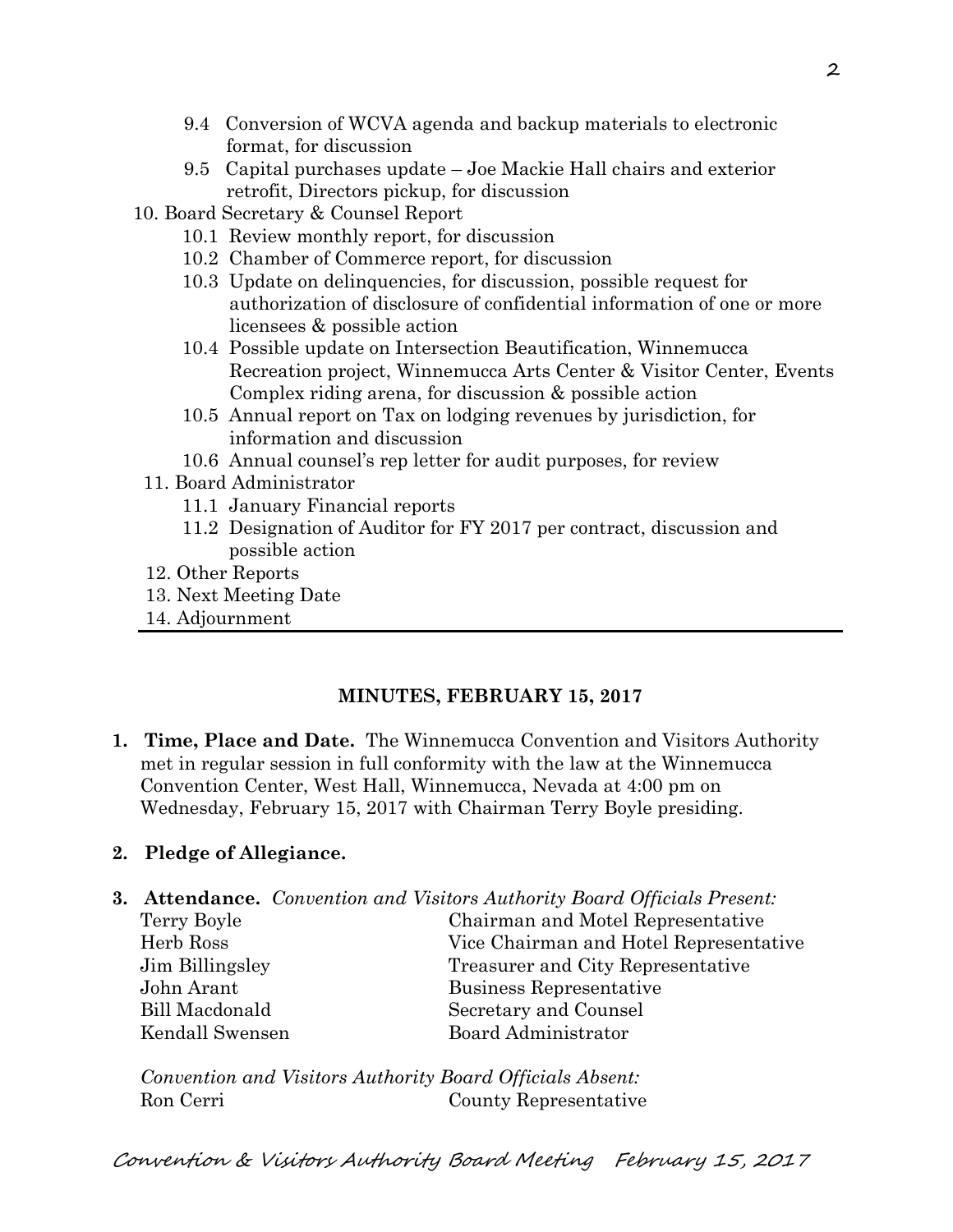*Staff Members Present:*  Kim Petersen Director Shelly Noble Administrative Clerk

*Staff Members Absent:*  None

| <i><b>Others Present:</b></i> |                     |
|-------------------------------|---------------------|
| Jolina Adams                  | Great Basin College |
| Brad Bauman                   | Nevada Muleys       |
| Ed Partee                     | Nevada Muleys       |
| Ed Hopfer                     | Nevada Muleys       |
| Wes Barry                     | Nevada Muleys       |
| Janine Avery                  | Nevada Muleys       |
| Karen Bannister               | Humboldt County     |
| Holly Lyon                    | Ag#3/Fairgrounds    |
|                               |                     |

#### **4. Meeting Notice Report.**

Chairman Boyle reported that notice, including meeting agenda, was posted by Shelly Noble by 9:00 am Friday, February 10, 2017 at Humboldt County Library, Court House, Post Office, City Hall and Convention Center West Hall. No persons have requested mailed notice during the past six months.

**5. Business Impact Determination.** After review of the February 15, 2017 agenda, and report by Counsel that he saw nothing in the Agenda requiring a business economic impact study or statement, *Jim Billingsley made a motion that no proposed agenda item is likely to impose a direct and significant economic burden on a business or directly restrict formation, operation, or expansion of a business. The motion carried, 3-0.* Herb was not present for this vote.

#### **6. Minutes.**

Prior meeting minutes of January 18, 2017. *Jim Billingsley made a motion to accept the minutes of the January 18, 2017 meeting. Motion carried, 3-0.* Herb was not present for this vote.

**7. Claims.** The following claims were submitted for payment and approved on February 15, 2017:

| <b>BANK ACCOUNT</b> | <b>CHECK NUMBERS</b> | <b>AMOUNT</b> |
|---------------------|----------------------|---------------|
| Nevada State Bank   | 21541-21611          | \$223,361.44  |

*Jim Billingsley made a motion to approve all claims as submitted. The motion carried, 4-0.*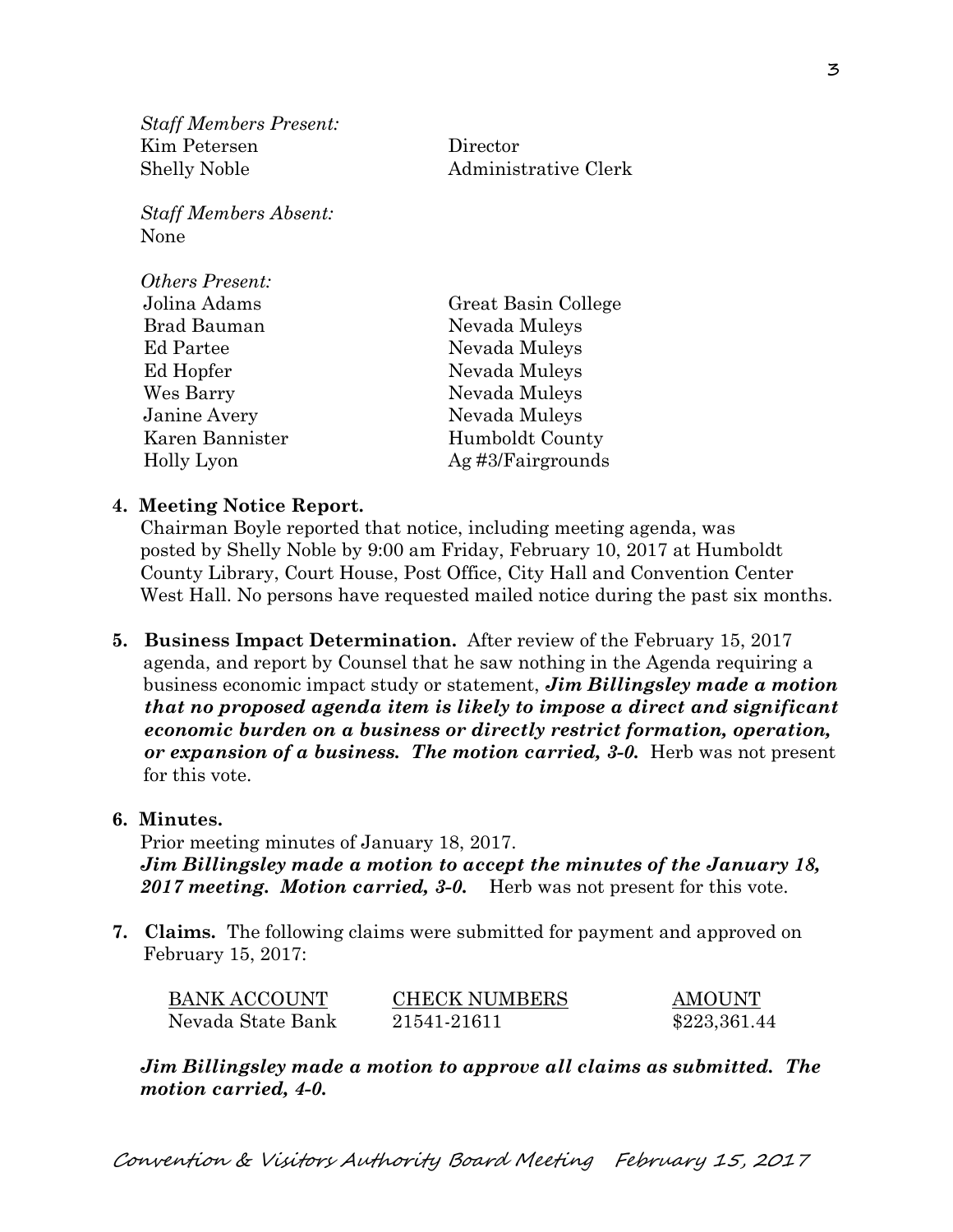#### **8. General Business.**

### **8.1 Dave Mendiola, 2017 NACO Annual Conference, September 26-28, 2017, presentation of event information, for discussion**

Karen Bannister is here for Dave to discuss this upcoming conference. This is an annual event that rotates throughout the state each year. Winnemucca has hosted in the past but it was several years ago. There are educational seminars for county representatives as well as social times for the representatives and their spouses or anybody else who may accompany them. Conference attendance is estimated to be approximately 175. These are usually held at a casino but Dave and Karen are hoping to do things a little different this year and are working on ideas of things to do in the area to promote Winnemucca as a destination for visitors. Some of the ideas they have been discussing are a mine tour, Safe Haven visit, golf tournament, bowling. As plans are developed the county may request sponsor funding from WCVA for part of the banquet or Presidents Reception. Karen asked that any board members who have ideas and suggestions to contact her or Dave.

**8.2 Lisa Campbell, Great Basin College, Community Career Fair, April 11, 2017, request for WH facility grant, for possible action**  Jolina Adams is here today for Lisa and make this request. This was an event they produced last year and it was very successful as they had many prospective employers participate. They are again asking for use of the West Hall on April 11, 2017. *Jim Billingsley made a motion to approve a \$600 West Hall facility grant to the Great Basin College Community Career Fair, April 11, 2017. Motion carried, 4-0.* Great Basin College is responsible for any other customary Convention Center charges.

### **8.3 Nicole Bengochea, Wmca Goldrush Softball Tournament, request for Cooperative Funding, for possible action**

Nicole was unable to attend this meeting. She asked for this item to be placed on the March meeting agenda.

## **8.4 Ed Hopfer, Nevada Muleys, discussion of banquet events at Winnemucca Events Complex, for discussion**

Ed Hopfer, Ed Partee, Brad Bauman and Janine Avery attended today's meeting to discuss options for this year (and future years) banquets. This year will be the Muleys 10th Anniversary Banquet. Since the first fundraiser, their gross revenue has totalled approximately \$1.47 million, with the average banquet grossing over \$160,000. These funds are used for habitat restoration and educational scholarships. Up to now, they have been limited to 400 attendees due to the size of the West Hall. They would like to be able to increase their attendance to 500 or more by moving to a larger location. Muleys representatives have been talking with Kim on the logistics of having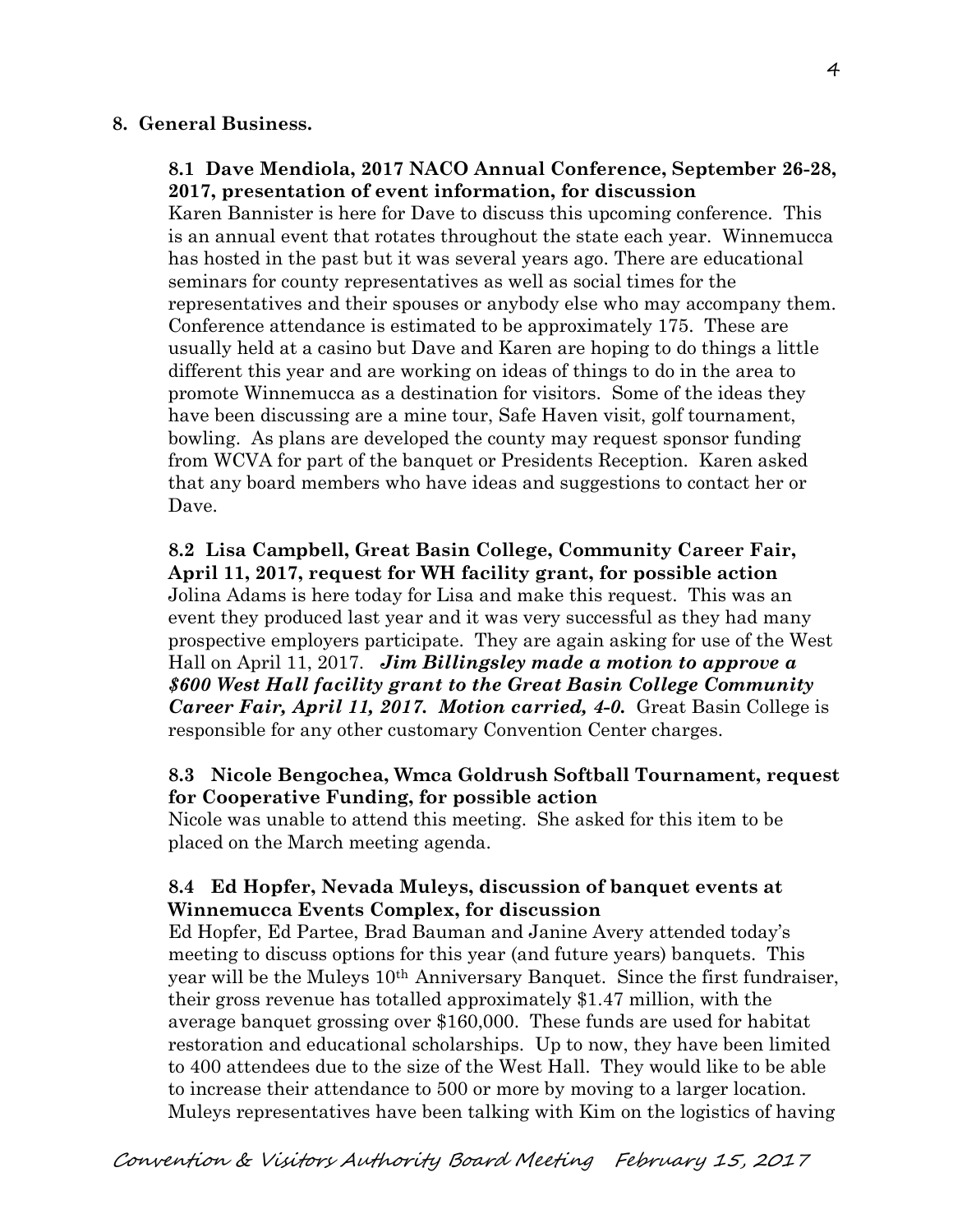this year's event at the Event Center. They mentioned the Marigold Mine dinners that were recently held at the Event Center. For that event, Marigold utilized Event Center banquet tables, folding chairs and disposable dinnerware. Marigold employees completed the event set-up and tear-down. The Muleys have made some other requests so Kim wrote a letter to Jim Rackley about some of the Event Center limitations (copies were included in board packets). The Event Center has banquet tables that would accommodate this event but the Muleys would rather utilize round tables. The Event Center has some round tables (38) but this is not enough for everyone they hope to accommodate. Also, the Event Center does not have china, silverware, steam tables, portable bars, podiums, pipe & drape or stages. The Event Center was never meant for banquets of this type so WEC employees are not trained or equipped to set up/tear down banquets. Kim suggested that Muleys contact local service groups to accomplish this and then make a donation for their labor. The Muleys would also like to have padded chairs for their event. New chairs for Joe Mackie Hall have been ordered and should be delivered by the date of this banquet and so Kim has offered the old chairs for use at the Event Center but the Muleys would have to transport them from the Convention Center to the Event Center. In other discussions, utilizing the Boys and Girls Club (BGC) has become a possibility with additional tables available from other Boys and Girls Club locations. The Muleys would still need to use WCVA steam tables, bars and the old chairs from Joe Mackie Hall for this year's event. For future events they anticipate that BGC will have purchased these items for use by those groups who rent the facility. The Muleys representatives stated that they would need help with transporting the WCVA items they are borrowing and with the set up/tear down. Kim and other board members reminded them that we have very limited staff and they probably have more volunteers available to accomplish these tasks. The Muleys are having a meeting tomorrow and will make a decision on where they will hold their banquet. The Convention Center and Event Center locations will continue to be held until a location is finalized and we receive notification from a Muleys representative.

#### **8.5 Dave Grashuis, Winnemucca Stock Horse Classic, June 23-25, 2017, request for Cooperative Funding, for possible action**

Dave's funding request was discussed last month but there was some confusion with the  $P \& L$  that was presented with the funding form. The board requested that Dave attend this month's meeting to discuss his request and provide a more detailed  $P \& L$ . According to Dave, the change in date of this year's show will allow it to be sanctioned. This should attract many more participants. Added money also makes a big difference in attracting people to these events. The board would like to support Dave and hope that by granting his request this weekend will work into an event that will grow each year. *Terry Boyle made a motion to approve a \$8,000 grant and \$8,000 underwriting for the Winnemucca Stock Horse Classic, June*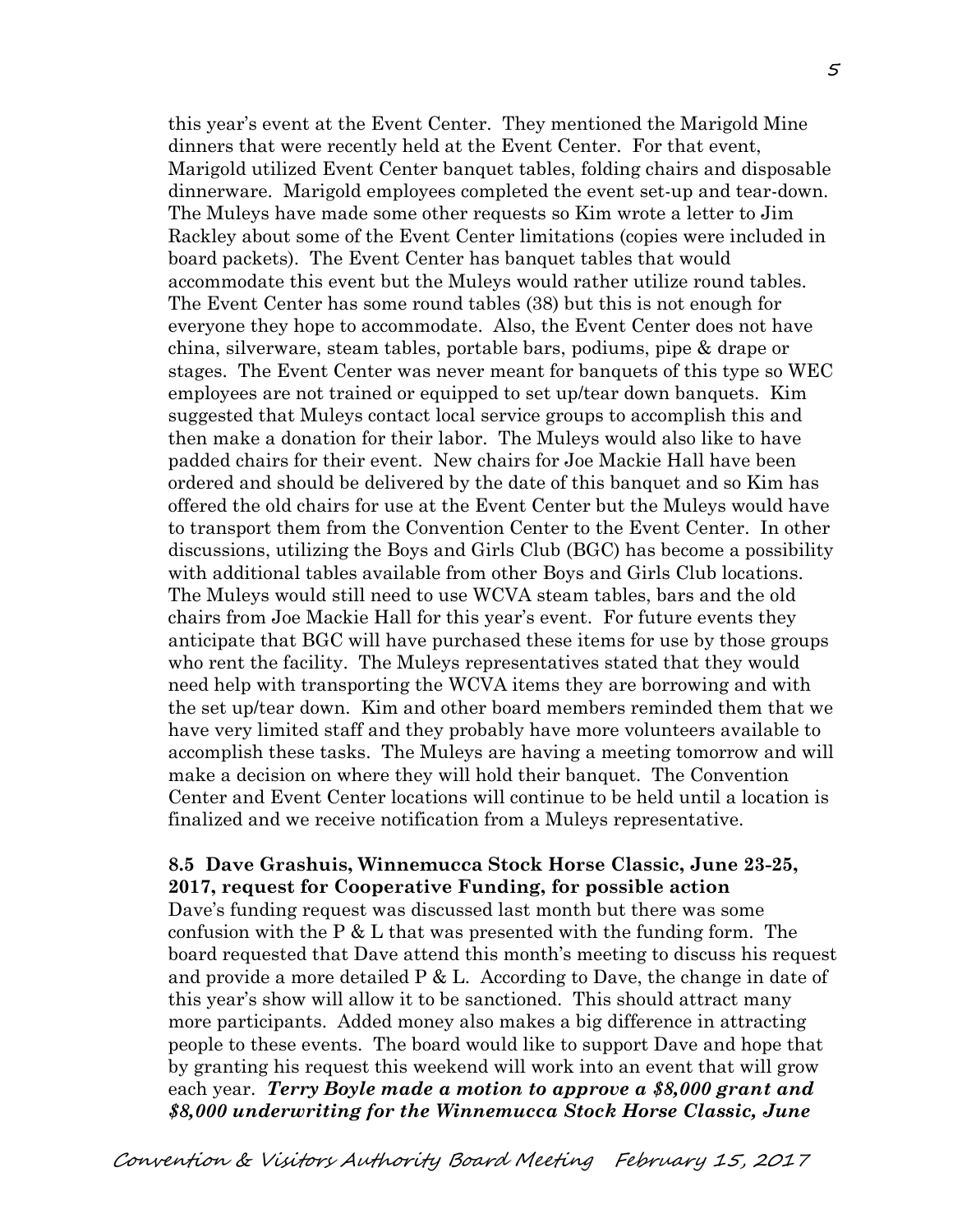# **8.6 Dale Owen, Humb Co H S Rodeo Club, Nevada H S Rodeo Finals, May 25-28, 2017, request for Cooperative Funding, for possible action**

Dale asked to be put on this agenda to make their request but when Shelly reviewed funding requests that were approved in November, she discovered that their funding award was made at that time so Dale did not attend this meeting.

# **8.7 Donation to City of Winnemucca Special Events Fund, for possible action**

This board is aware that the proposed amount of \$10,000 does not sufficiently offset the personnel expenses associated with special events that we sponsor. Still, this a goodwill gesture we have made over the past several years and hope to continue our working relationship with all local entities since these events are good for many businesses and groups in our community. *John Arant made a motion to approve a \$10,000 donation to the City of Winnemucca Special Events Fund. Motion carried, 4-0.*

**8.8 Accommodations tax 9-month refund requests, for possible action, Simonette (\$281.61), Householder (\$400.48), Hartman (\$511.20)** 

*Terry Boyle made a motion to approve the accommodation tax 9-month refunds for Bill Simonette (\$281.61), Justus Householder (\$400.48) and Mark Hartman (\$511.20). Motion carried, 4-0.*

# **9. Director's Report.**

### **9.1 Financial reports on WCVA events**

The bank reconciliations for the Ranch Hand Rodeo and Tri-County Fair were included in the board packets for review.

# **9.2 Approval of those persons authorized to sign checks on event accounts utilizing WCVA EIN number, for possible action**

WCVA has some small checking accounts that utilize their EIN number. Due to Sheree's upcoming retirement and Don Stoker's passing last year, the people authorized to sign on these accounts needs to be updated. In their meeting packets, board members had a list of accounts, the current signers and proposed signers. The proposed signers on these accounts are:

- WCVA Petty Cash Account, Nevada State Bank, account #2026523 Kim Petersen, Michelle Noble, Kendall Swensen
- Ranch Hand Rodeo, Washington Federal, account #2297003101 Kim Petersen, Michelle Noble, Holly (Lyon) Gallian, Kendall Swensen
- Tri-County Fair & Stampede, U S Bank, account #153700282178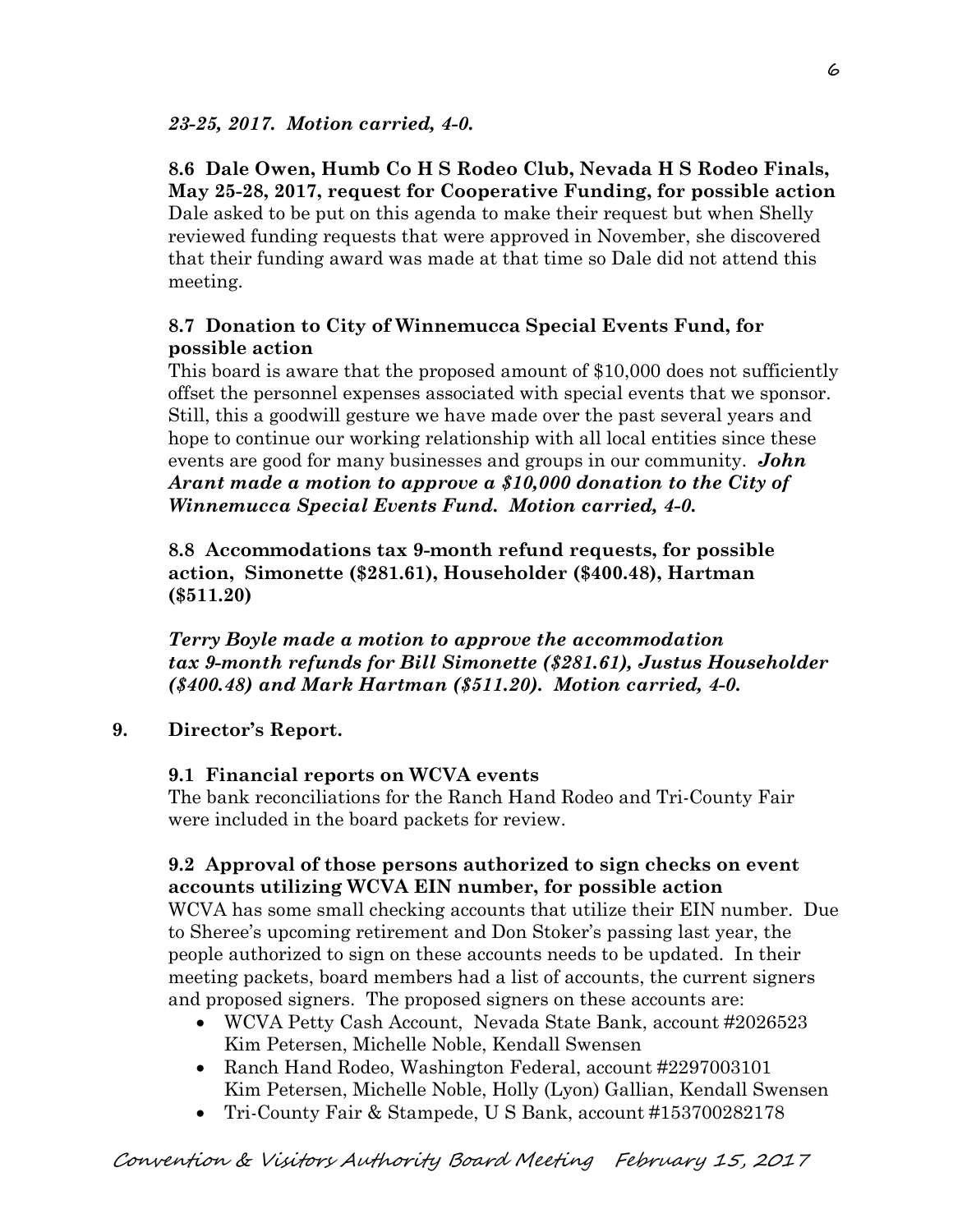Kim Petersen, Darrel Field, Holly (Lyon) Gallian, Kendall Swensen

 Wmca Labor Day Rodeo Committee, Washington Fed, account #2297006237

 Kim Petersen, Holly (Lyon) Gallian, Kendall Swensen *John Arant made a motion to approve the account signers on the event accounts that utilize the WCVA EIN as outlined above. Motion carried, 4-0.*

### **9.3 Covered Arena facility construction, clerk of the works proposal, Michael Clay Construction, for possible action**

Mike Sheppard and Kent Maher are here to discuss this proposal regarding the covered arena demolition and construction so that it can proceed as soon as possible. Mike presented his suggested "fast tracking" of this project and what needed to be done in order to get this started. He would act as clerk of the works at a rate of \$150/hour, not to exceed 4% of the total project cost. Mike has served in this capacity for projects at the hospital so is very familiar with the guidelines and rules regarding government projects. The board would like this arena ready to hold events by September. This may be a little optimistic, but it will be our goal to aim for September. Kent will get bid specifications for demolition finalized and to Mike in the next day or two. *John Arant made a motion to accept the proposal made by Mike Sheppard of Michael Clay Construction to act as clerk of the works for the covered arena demolition and construction. Motion carried, 4-0.* 

### **9.4 Conversion of WCVA agenda and backup materials to electronic format, for discussion**

Kim is working with Mike Bell to select computers to be used during the WCVA meetings and will meet with Dave and/or Abel to discuss the agenda software that the county uses.

# **9.5 Capital purchases update – Joe Mackie Hall chairs and exterior retrofit, Directors pickup, for discussion**

Joe Mackie Hall chairs have been ordered. They will match the chairs that were purchased for the West Hall a few years ago. Kim does not have any additional information on the exterior retrofit at this time. The pickup has been ordered from DeLong Ford. Kim does not have a date for delivery at this time. Additional unexpected expenses that have recently come up are basketball scoreboards necessary for this weekend's regional high school tournament at the Event Center and four containers that will be used as dressing rooms at this tournament.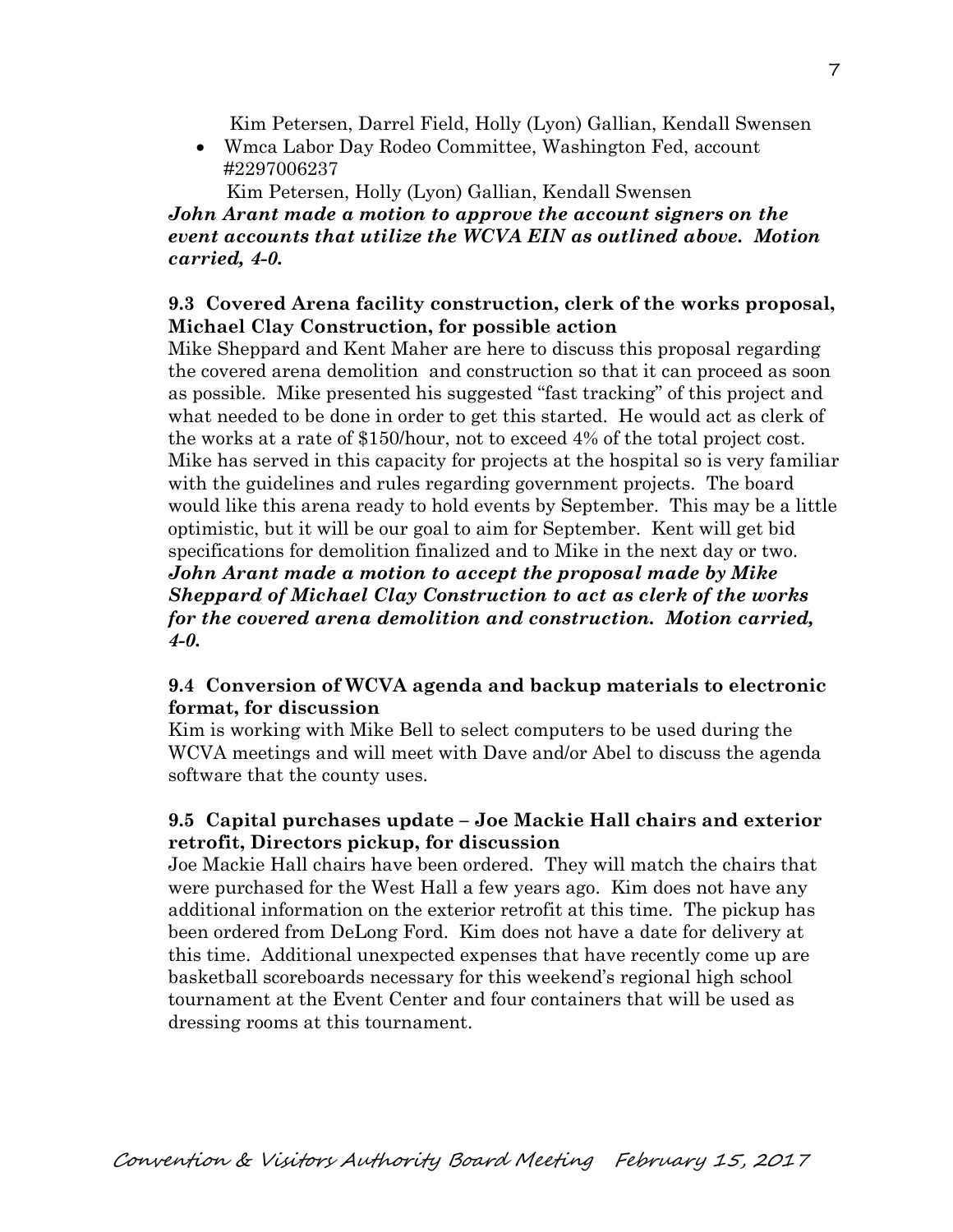#### **10. Secretary and Counsel, Monthly report.**

**10.1 Review monthly report, for discussion**  Bill reviewed his report.

**10.2 Chamber of Commerce report, for discussion**  This was included in Bill's report.

**10.3 Update on delinquencies, possible request for authorization of disclosure of confidential information of one or more licensees & possible action** 

No report.

**10.4 Possible update on Intersection Beautification, Winnemucca Recreation project, Winnemucca Arts Center & Visitor Center, Events Complex riding arena, for discussion & possible action**  No report.

**10.5 Annual report on Tax on lodging revenues by jurisdiction, for information and discussion**  No report.

**10.6 Annual counsel's rep letter for audit purposes, for review** No report.

#### **11. Board Administrator.**

**11.1 January Financial Reports, for discussion**  Room taxes are down slightly.

## **11.2 Designation of Auditor for FY 2017 per contract, discussion and possible action**

We have a contract with Steele & Associates to serve as our auditor through FY 2017. Tonight we need a motion acknowledging them in this capacity. *Jim Billingsley made a motion acknowledging Steele & Associates as the WCVA auditor for FY 2017 per their contract. Motion carried, 4-0.* 

#### **12. Other Business.**

#### **12.1 Sheree's retirement party**

Kim reminded board members of the retirement party for Sheree Tibbals at 4 pm this Friday, February 17 here in the West Hall.

#### **12.2 City council presentation**

Kim reported that he and Michelle received some good feedback after their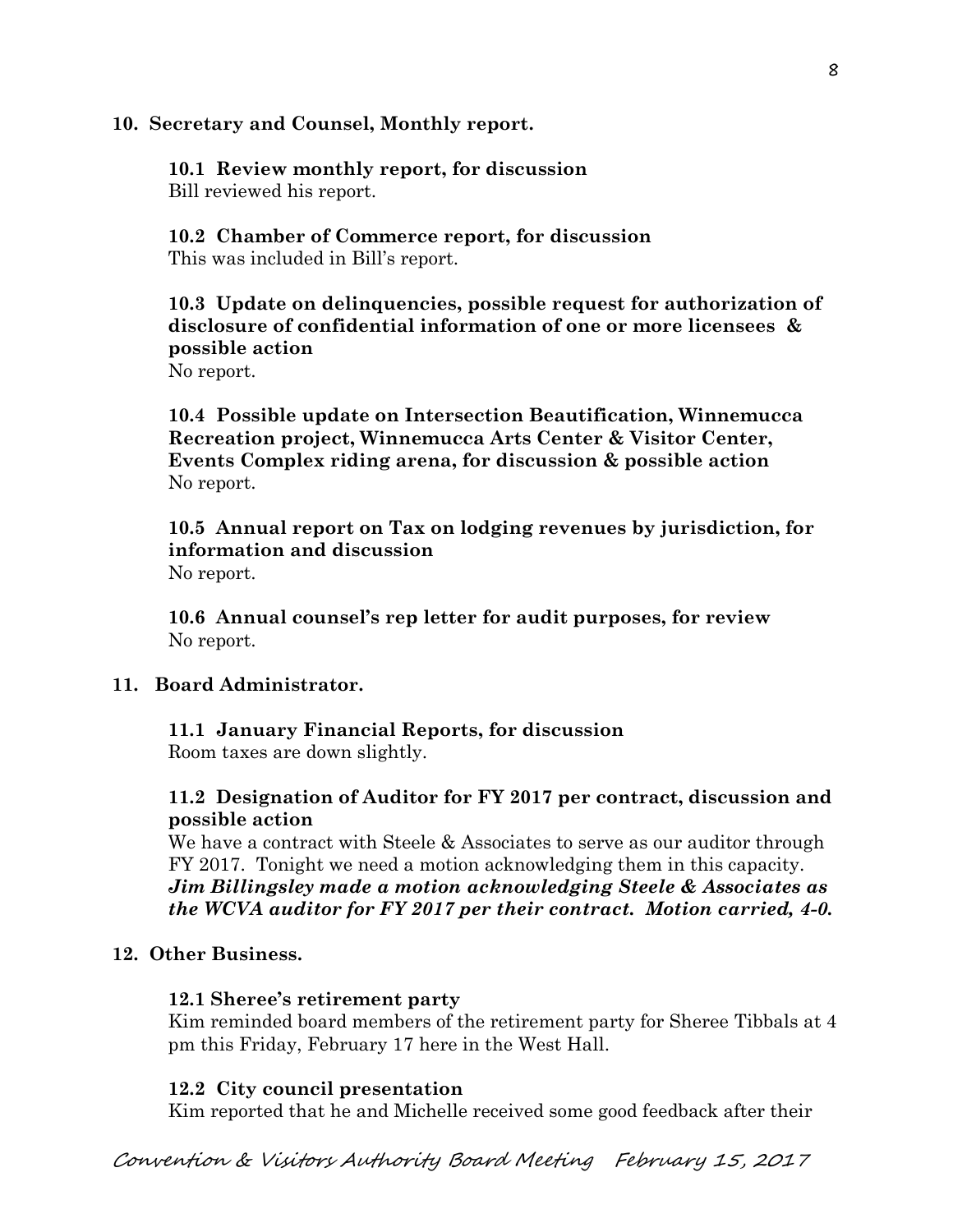recent presentation of the WCVA Annual Report to the Winnemucca City Council. They were able to answer questions from members of the council and discuss some of the events that we sponsor.

### **12.3 New WEC employee**

Kim introduced Holly Lyon to the WCVA. Holly is training with Sheree and will be taking over her duties at the Winnemucca Events Complex when Sheree retires next month.

## **12.4 Silver coins**

Kim showed the board the silver commemorative coins that WCVA had produced for Winnemucca's centennial this year. They are available for sale in the Convention Center office for \$40 each. The possibility of selling them at the Humboldt Museum was discussed too.

# **13. Regular Business. Next Meeting. The Board confirmed the next regular meeting date of Wednesday, March 15, 2017, 4:00 pm.**

# **14. Adjourn.** *Jim Billingsley made a motion to adjourn this meeting. Motion carried, 4-0.*

The meeting was adjourned at 6:00 pm to the next regular meeting, or to the earlier call of the Chairman or to the call of any three (3) members of the Board on three (3) working days notice.

Respectfully submitted,

Shelly Noble

| <b>APPROVED ON</b> | 201' |  |
|--------------------|------|--|
|--------------------|------|--|

As written

As corrected  $\_\_$ 

Winnemucca Convention & Visitors Authority Board

Convention & Visitors Authority Board Meeting February 15, 2017